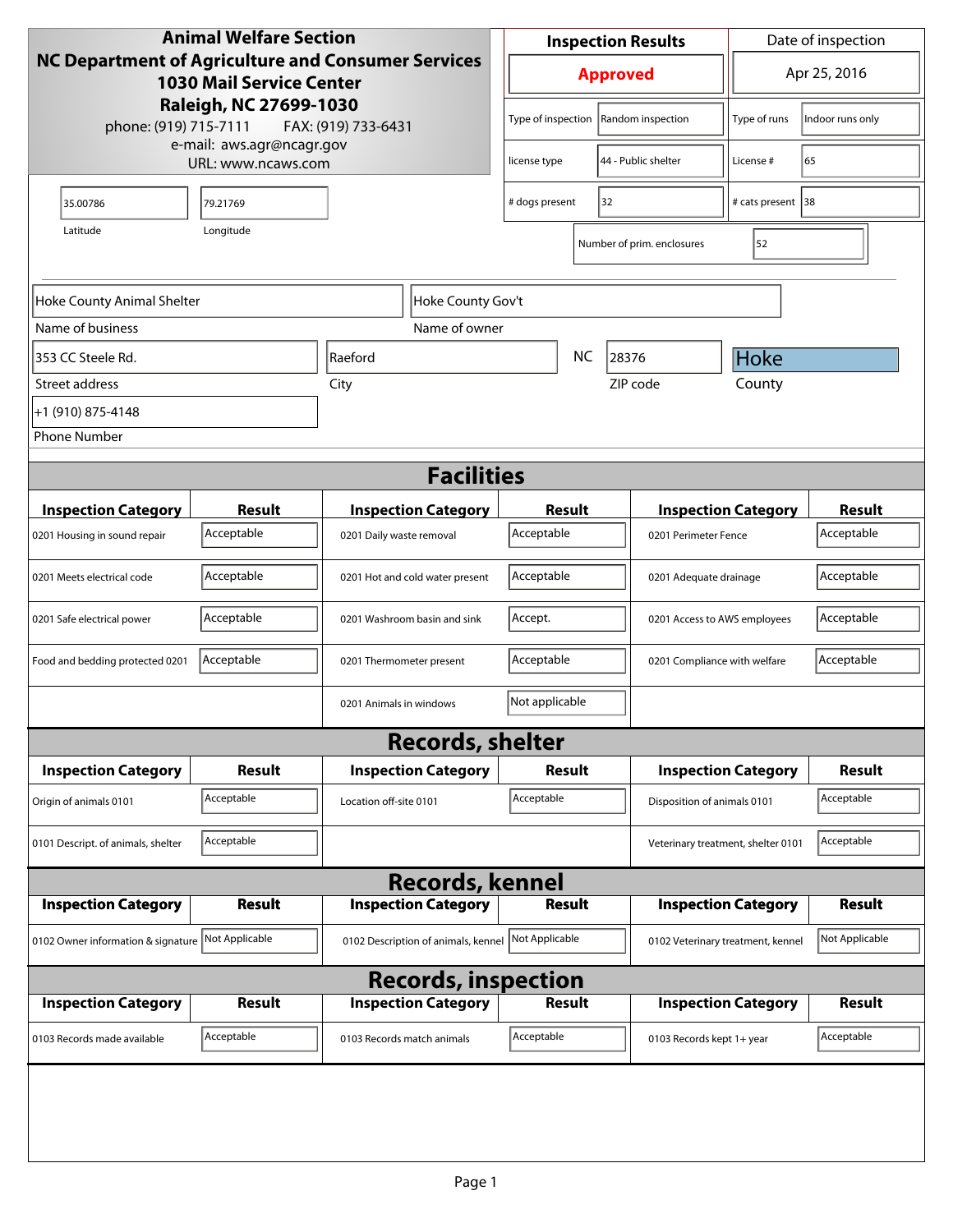| <b>Animal Welfare Section, NCDA&amp;CS</b>       |                           |                                    |                 | Date of inspection<br><b>Inspection Results</b> |                                     |               |  |  |
|--------------------------------------------------|---------------------------|------------------------------------|-----------------|-------------------------------------------------|-------------------------------------|---------------|--|--|
| Inspection Report, continued                     |                           |                                    | <b>Approved</b> | Apr 25, 2016                                    |                                     |               |  |  |
| Hoke County Animal Shelter                       |                           | Hoke County Gov't                  |                 | Raeford                                         |                                     | <b>NC</b>     |  |  |
| <b>Indoor facilities</b>                         |                           |                                    |                 |                                                 |                                     |               |  |  |
| <b>Inspection Category</b>                       | Result                    | <b>Inspection Category</b>         | Result          |                                                 | <b>Inspection Category</b>          |               |  |  |
| 0202 Ambient temperature, indoor                 | Acceptable                | 0202 Ventilation, indoor           | Acceptable      |                                                 | Acceptable<br>0202 Lighting, indoor |               |  |  |
| 0202 Imperv./Sanitary surf., indoor              | Acceptable                | 0202 Drainage, indoor              | Acceptable      |                                                 |                                     |               |  |  |
|                                                  | <b>Outdoor facilities</b> |                                    |                 |                                                 |                                     |               |  |  |
| <b>Inspection Category</b>                       | Result                    | <b>Inspection Category</b>         | Result          | <b>Inspection Category</b>                      |                                     | Result        |  |  |
| 0203 Impervious surfaces, outdoor                | Acceptable                | 0203 Housing, 1 per animal         | Acceptable      | 0203 Protection from elements                   |                                     | Acceptable    |  |  |
| 0203 Owner advised, outdoor                      | Not Applicable            | 0203 Drainage, outdoor             | Acceptable      |                                                 |                                     |               |  |  |
|                                                  |                           | <b>Primary enclosures</b>          |                 |                                                 |                                     |               |  |  |
| <b>Inspection Category</b>                       | Result                    | <b>Inspection Category</b>         | Result          | <b>Inspection Category</b>                      |                                     | Result        |  |  |
| 0204 Drainage prev. cross contam.                | Acceptable                | 0204 Fence height >= 5 feet        | Acceptable      |                                                 | 0204 1:10 ratio, person: animal     |               |  |  |
| 0204 Surf. impervious to moisture                | Acceptable                | 0204 Enclosure is escape proof     | Acceptable      |                                                 | 0204 Cats, $>=$ 4 sq. ft. / adult   |               |  |  |
| 0204 Prevent contact with wood                   | Acceptable                | 0204 Solid resting surface         | Acceptable      |                                                 | 0204 Cats, $\le$ 12 / enclosure     |               |  |  |
| 0204 Enclosures in sound repair                  | Acceptable                | 0204 Cats, raised resting surface  | Acceptable      |                                                 | 0204 Cats, 1 litter pan / 3 adults  |               |  |  |
| 0204 Size of enclosure                           | Acceptable                | 0204 Dogs, supervision if > 4      | Not Applicable  |                                                 |                                     |               |  |  |
|                                                  |                           | Feedina                            |                 |                                                 |                                     |               |  |  |
| <b>Inspection Category</b>                       | <b>Result</b>             | <b>Inspection Category</b>         | <b>Result</b>   | <b>Inspection Category</b>                      |                                     | <b>Result</b> |  |  |
| 0205 Feeding, 1x / day, adult                    | Acceptable                | 0205 Feeding, 1 bowl / adult       | Acceptable      | 0205 Feeding, commercial food                   |                                     | Acceptable    |  |  |
| 0205 Feeding, bowl in good repair                | Acceptable                | 0205 Feeding, quality food         | Acceptable      | 0205 Feeding, bowl is protected                 |                                     | Acceptable    |  |  |
| 0205 Feeding, 2x / day, young                    | Acceptable                |                                    |                 |                                                 |                                     |               |  |  |
|                                                  |                           | <b>Watering</b>                    |                 |                                                 |                                     |               |  |  |
| <b>Inspection Category</b>                       | <b>Result</b>             | <b>Inspection Category</b>         | <b>Result</b>   |                                                 |                                     |               |  |  |
| 0206 Watering, continuous access                 | Acceptable                | 0206 Watering, bowl in good repair | Acceptable      |                                                 |                                     |               |  |  |
| Sanitation/Employees/Classification & Separation |                           |                                    |                 |                                                 |                                     |               |  |  |
| <b>Inspection Category</b>                       | <b>Result</b>             | <b>Inspection Category</b>         | <b>Result</b>   | <b>Inspection Category</b>                      |                                     | <b>Result</b> |  |  |
| 0207 Waste removal 2x / day                      | Acceptable                | 0207 Grounds overgrown             | Acceptable      | 0207 Young given social interact.               |                                     | Acceptable    |  |  |
| 0207 Animals removed while clean                 | Acceptable                | 0207 Pest Control                  | Acceptable      | 0207 Species separated                          |                                     | Acceptable    |  |  |
|                                                  |                           |                                    |                 |                                                 |                                     |               |  |  |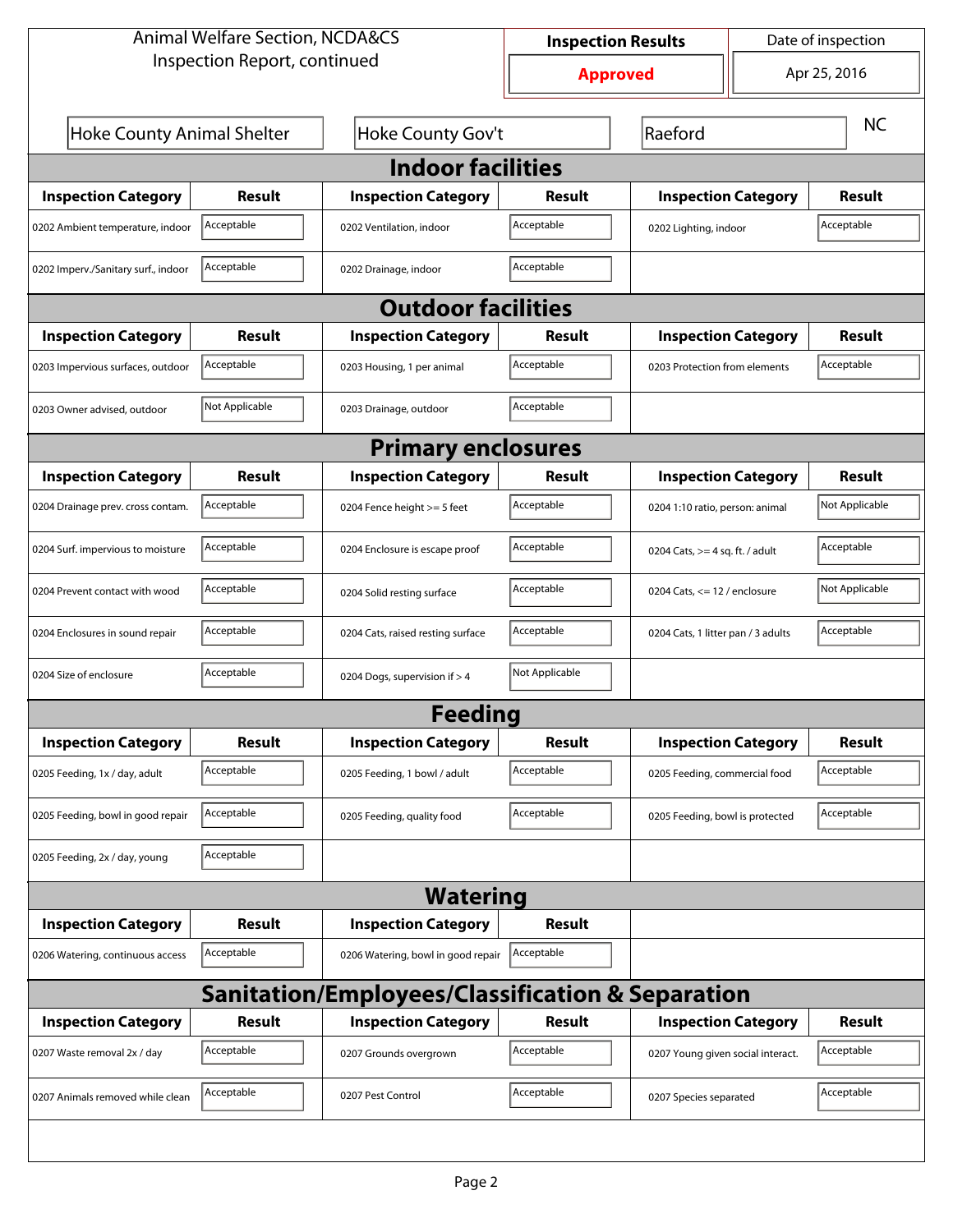| <b>Animal Welfare Section, NCDA&amp;CS</b>                               |                                       |                                                                         |                                 | Date of inspection<br><b>Inspection Results</b>                           |                                     |               |  |  |  |  |
|--------------------------------------------------------------------------|---------------------------------------|-------------------------------------------------------------------------|---------------------------------|---------------------------------------------------------------------------|-------------------------------------|---------------|--|--|--|--|
| Inspection Report, continued                                             |                                       |                                                                         | Apr 25, 2016<br><b>Approved</b> |                                                                           |                                     |               |  |  |  |  |
| <b>Hoke County Animal Shelter</b><br>Hoke County Gov't<br>Raeford        |                                       |                                                                         |                                 |                                                                           |                                     | <b>NC</b>     |  |  |  |  |
| <b>Sanitation/Employees/Classification &amp; Separation (continued)</b>  |                                       |                                                                         |                                 |                                                                           |                                     |               |  |  |  |  |
| <b>Inspection Category</b>                                               | <b>Result</b>                         | <b>Inspection Category</b>                                              | <b>Result</b>                   | <b>Inspection Category</b>                                                |                                     | <b>Result</b> |  |  |  |  |
| 0207 Enclosure sanitized 2x / day                                        | Acceptable                            | 0207 Number of employees                                                | Acceptable                      | 0207 Isolation area & signage                                             |                                     | Acceptable    |  |  |  |  |
| 0207 Method of sanitation                                                | Acceptable                            | 0207 Females in estrus, separated                                       | Not Applicable                  | 0207 Long term care program                                               |                                     | Acceptable    |  |  |  |  |
| 0207 Build./grnds., clean & repair                                       | Acceptable                            | 0207 Owner perm, commingling                                            | Not Applicable                  | 0207 Animals confined                                                     |                                     | Acceptable    |  |  |  |  |
|                                                                          |                                       | 0207 Young with dam                                                     | Acceptable                      |                                                                           |                                     |               |  |  |  |  |
|                                                                          | <b>Veterinary Care</b>                |                                                                         |                                 |                                                                           |                                     |               |  |  |  |  |
| <b>Inspection Category</b>                                               | Result                                | <b>Inspection Category</b>                                              | Result                          | <b>Inspection Category</b>                                                |                                     | <b>Result</b> |  |  |  |  |
| 0210 Program of veterinary care                                          | Acceptable                            | 0210 Daily observation of animals                                       | Acceptable                      | 0210 Rabies vaccination                                                   |                                     | Acceptable    |  |  |  |  |
| 0210 Veterinary care when needed                                         | Acceptable                            |                                                                         |                                 |                                                                           |                                     |               |  |  |  |  |
|                                                                          |                                       | <b>Vehicles</b>                                                         |                                 |                                                                           |                                     |               |  |  |  |  |
| 0301 Vehicles mechanically sound                                         | Acceptable                            | 0301 Fresh air and ventilation                                          | Acceptable                      |                                                                           | Acceptable<br>0301 Cargo area clean |               |  |  |  |  |
|                                                                          |                                       | <b>Primary Enclosure Used in Transportation</b>                         |                                 |                                                                           |                                     |               |  |  |  |  |
| <b>Inspection Category</b>                                               | Result                                | <b>Inspection Category</b>                                              | Result                          | <b>Inspection Category</b>                                                |                                     | Result        |  |  |  |  |
| 0302 Construction of enclosure                                           | Acceptable                            | 0302 Age and species separated                                          | Acceptable                      | 0302 Size of transport enclosure                                          |                                     | Acceptable    |  |  |  |  |
| 0302 Enclosure clean & sanitized                                         | Acceptable                            |                                                                         |                                 |                                                                           |                                     |               |  |  |  |  |
|                                                                          | <b>Transportation: Food and Water</b> |                                                                         |                                 | <b>Transportation: Care</b>                                               |                                     |               |  |  |  |  |
| <b>Inspection Category</b>                                               | <b>Result</b>                         |                                                                         |                                 | <b>Inspection Category</b>                                                |                                     | <b>Result</b> |  |  |  |  |
| 0303 Food & water during transport                                       | Acceptable                            |                                                                         |                                 | 0304 Observation of animals                                               |                                     | Acceptable    |  |  |  |  |
|                                                                          |                                       | <b>General Statute 19A-32.1</b>                                         |                                 |                                                                           |                                     |               |  |  |  |  |
| (a) Hold minimum 72 hours                                                | Acceptable                            | (b) 1, 2, 3 Make available for adopt.                                   | Acceptable                      | (c) Viewing 3 days for 4 hours each                                       |                                     | Acceptable    |  |  |  |  |
| (d) If animal offsite, photo of animal<br>posted in conspicuous location | Acceptable                            | (f) 1, 2, 3 Animals were returned to<br>owner, adopted or euth only     | Acceptable                      | (g) i, ii Owner surrender held unless<br>proof ownership & signed consent |                                     | Acceptable    |  |  |  |  |
| (h) Owned animal surrender, ask if<br>there has been a bite w/in 10 days | Acceptable                            | (i) Release animal to person, record<br>of approved government photo ID | Acceptable                      |                                                                           |                                     |               |  |  |  |  |
|                                                                          |                                       |                                                                         |                                 |                                                                           |                                     |               |  |  |  |  |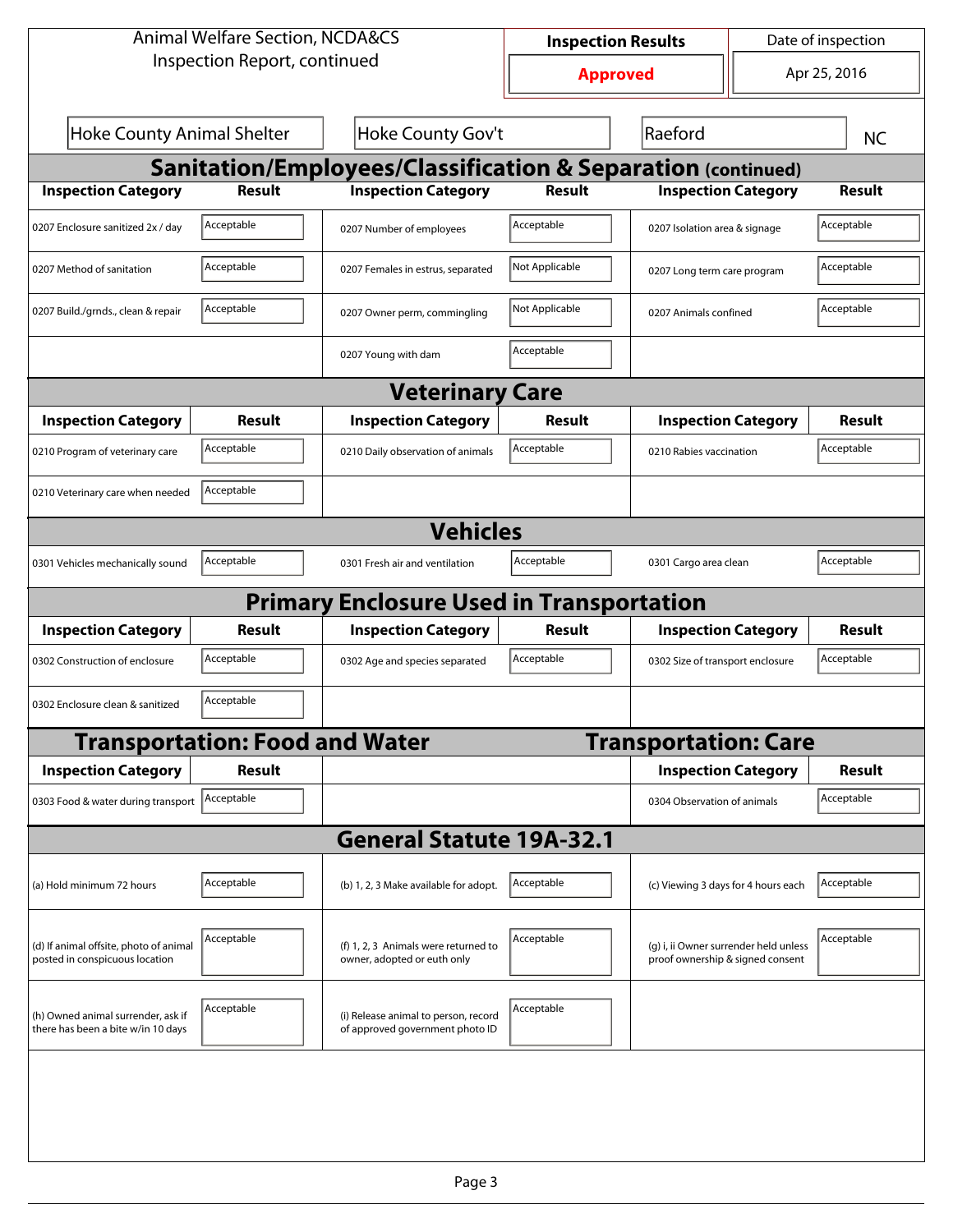|                                                                                                                     |                              | <b>Inspection Results</b> | Date of inspection |  |  |  |  |
|---------------------------------------------------------------------------------------------------------------------|------------------------------|---------------------------|--------------------|--|--|--|--|
|                                                                                                                     |                              | <b>Approved</b>           | Apr 25, 2016       |  |  |  |  |
|                                                                                                                     |                              |                           |                    |  |  |  |  |
| <b>Hoke County Animal Shelter</b>                                                                                   | Hoke County Gov't            | Raeford                   | <b>NC</b>          |  |  |  |  |
|                                                                                                                     |                              |                           |                    |  |  |  |  |
|                                                                                                                     | <b>Narrative Explanation</b> |                           |                    |  |  |  |  |
| Random inspection performed today, staff is cleaning all housing areas during this inspection. I viewed no          |                              |                           |                    |  |  |  |  |
| obvious signs of illness or injury, and ambient temperature is within range.                                        |                              |                           |                    |  |  |  |  |
|                                                                                                                     |                              |                           |                    |  |  |  |  |
| Previous inspection performed on 10-12-15, no inadequacies were noted at that inspection.                           |                              |                           |                    |  |  |  |  |
|                                                                                                                     |                              |                           |                    |  |  |  |  |
| Today's inspection:                                                                                                 |                              |                           |                    |  |  |  |  |
| I viewed no obvious inadequacies in the animal housing area or enclosures.                                          |                              |                           |                    |  |  |  |  |
| (0202)- Surfaces impervious to moisture - I did view some of the sealant on the floors is beginning to wear down    |                              |                           |                    |  |  |  |  |
| (probably due to regular & needed cleaning/sanitation of the floors), worn down areas are minor at this time. I     |                              |                           |                    |  |  |  |  |
| have suggested to the shelter manager to begin the steps needed to have the floors re-sealed (budgeted,             |                              |                           |                    |  |  |  |  |
| quoted, contracted, etc). *Photos were taken today of the worn down sealant on floors*                              |                              |                           |                    |  |  |  |  |
|                                                                                                                     |                              |                           |                    |  |  |  |  |
| (Records) - I viewed 2 months of intake, adoption, and euthanasia records; as well as records for owner relinguish, |                              |                           |                    |  |  |  |  |
| animals in foster/off-site care, and rescue group adoptions. All records are generated with a software called "Pet  |                              |                           |                    |  |  |  |  |
| Points", records are well organized and maintained in a way that allowed easy access and viewing, I seen no         |                              |                           |                    |  |  |  |  |
| inadequacies in any of the records viewed today.                                                                    |                              |                           |                    |  |  |  |  |
|                                                                                                                     |                              |                           |                    |  |  |  |  |
| I viewed no inadequacies at today's inspection, staff maintain the shelter well & animals housed here appear        |                              |                           |                    |  |  |  |  |
| happy, healthy and well cared for!                                                                                  |                              |                           |                    |  |  |  |  |
|                                                                                                                     |                              |                           |                    |  |  |  |  |
|                                                                                                                     |                              |                           |                    |  |  |  |  |
|                                                                                                                     |                              |                           |                    |  |  |  |  |